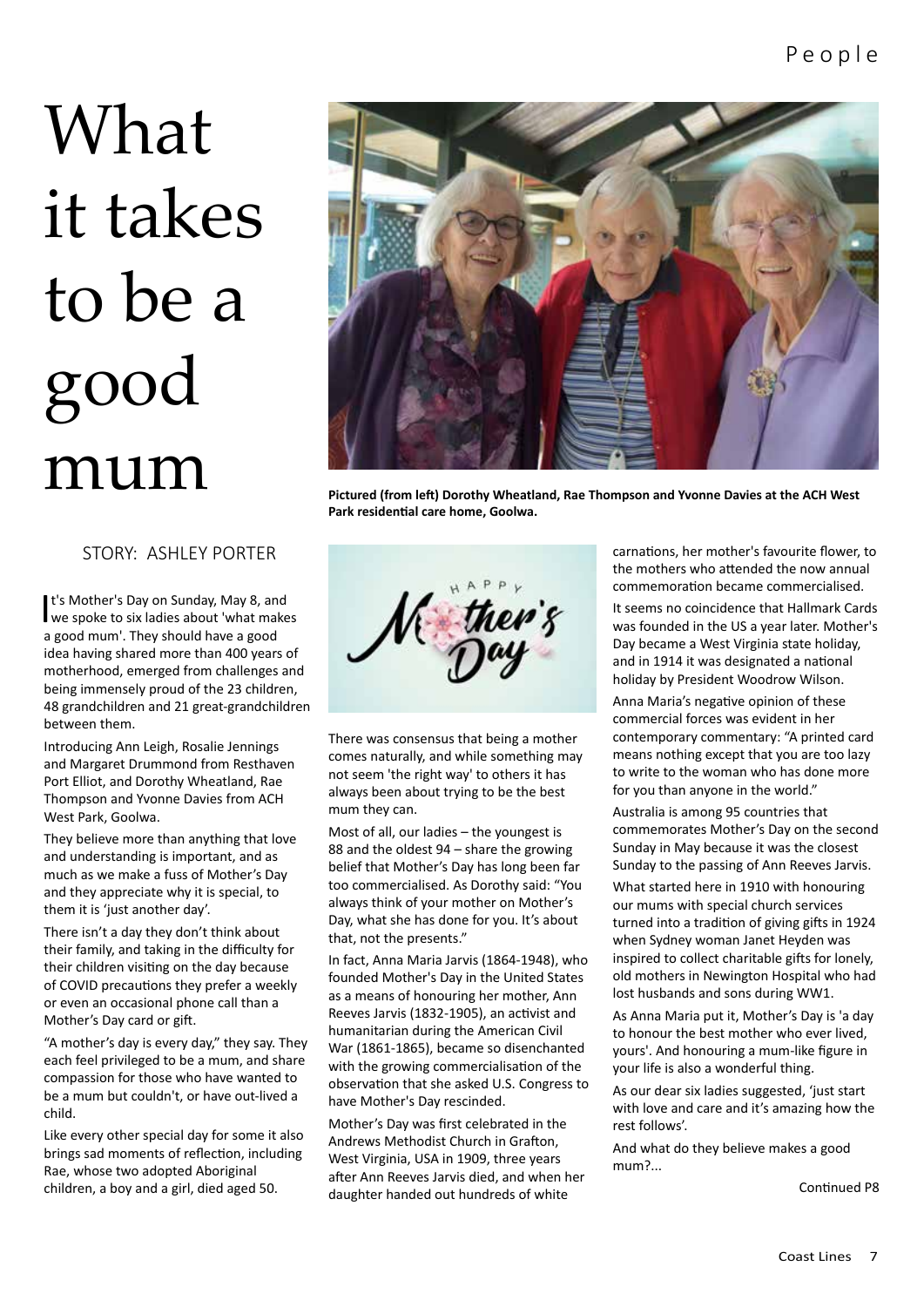# P e o p l e





**Pictured (from left) Ann Leigh, Rosalie Jennings, Margaret Drummond.**

#### From P7

Ann Leigh, 88. Mother of five, five grandchildren, five greatgrandchildren:

#### $\overline{u}$

It's so beautiful to be a mother. Being a mum comes naturally.

We all make mistakes and you have to allow your children to learn by theirs… I think they get the basics when they are brought up. If you teach them when they are little they know.

I like to think I have taught them honesty and to love other people. You reap what you sew.

As mothers we are all different. I was the fourth of 13 children. My father was an alcoholic so it was tough for mum. She had a bad heart from rheumatic fever when she was young, so my sister Molly and I were mothers to the children. We loved them all.

You hear of a brother and a sister not getting on, but we all loved each other.

I think poverty is a good teacher. We lived in the pawn shop… I'd take an old pram full of things into the shop on a Monday and on the Friday she had to redeem it so she would take my father's pants and shoes."

Rosalie Jennings, 92. Mother of three, five grandchildren, one great-grand child:

 $\alpha$ 

Patience is the main thing. You have to try to explain yourself about what is required. No kids would be kids if they



didn't break out everything now and again, but on the whole it is your way of life too; the way you live.

They do things as bit differently to what we would have done, but everything seems to work out all right. When they are kids you've got to teach them the rules a bit.

I like to think I have brought the children up with good moral. I thought education was very important too, making sure they were getting into something whether they be home on a property or doing something else; whatever. It was important to give them, not guidance, but ideas about what could be happening.

I think Mother's Day is all commercialised. It is much nicer to get a telephone call once a week or whenever."